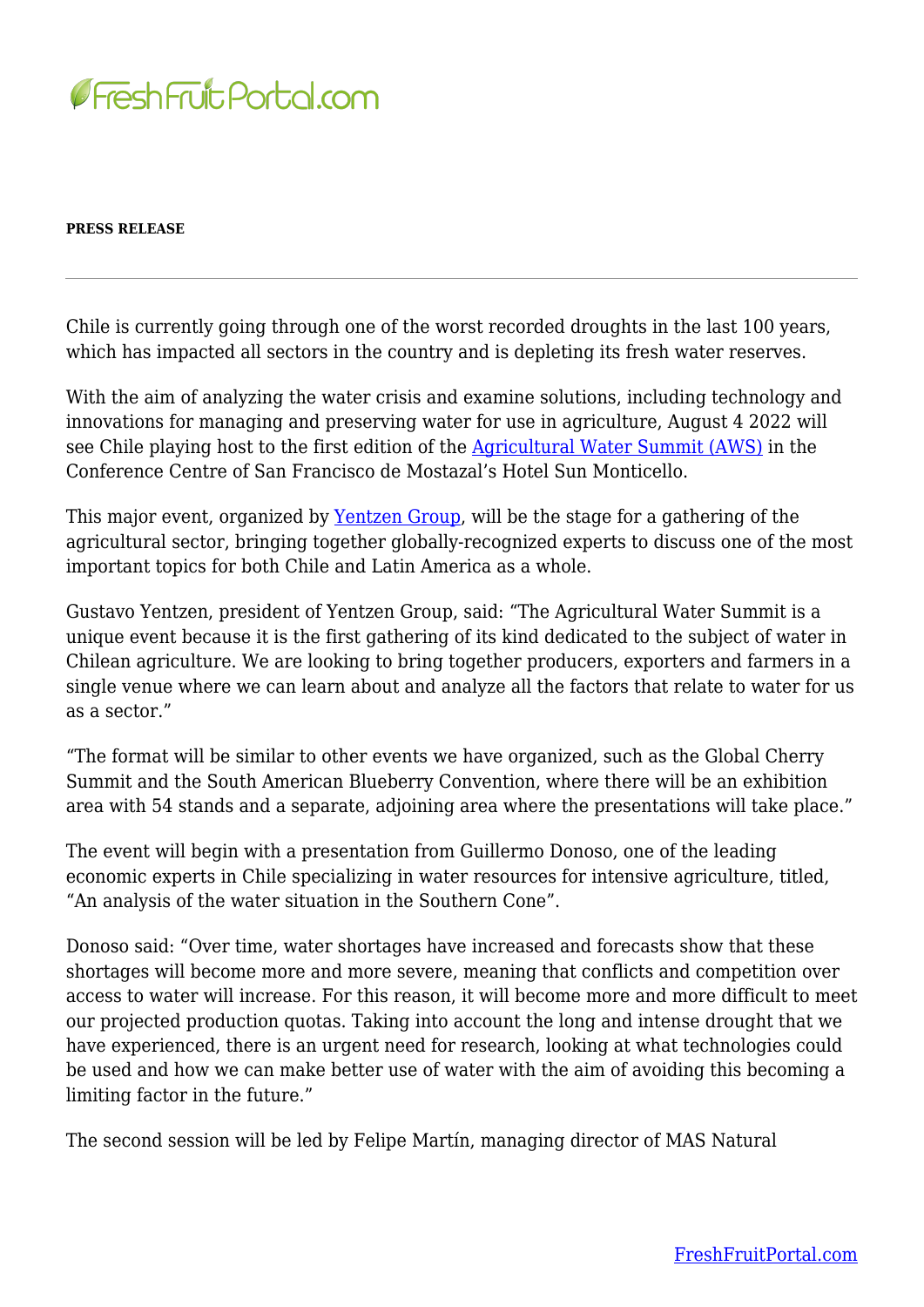

Resources, who will focus on "lessons from other countries experiencing water stress".

He said: "A contributing factor in all of this is the constitutional convention, which will change the rules concerning water rights. This is something we have to talk about, learn about and this event will help bring us up-to-date about important subjects like this. Chile has had a water crisis for more than 13 years with a structuralized drought and a serious lack of infrastructure. Therefore, we need to examine alternative methods for distributing water along the length of Chile, bearing in mind that this situation is likely to continue."

The second session will also look at "Risks, Innovation and Engineering Precision", which will include parallel presentations on "4D Water" and "Mycorrhiza and Water Efficiency".

El siguiente bloque "Eficiencia en genética y energía" contará con la participación de especialistas como el consultor Raul Ferreira, y Patricio Arce Johnson de la Pontificia Universidad Católica.

"Efficiencies in genetics and energy" will be the topic of the following session, which will feature the participation of two specialists: consultant Raúl Ferreira and Patricia Arce Johnson from the Pontifical Catholic University of Chile.

Following this, experts such as Germán Wielandt from Hidrotattersal will look at "Alternative sources of Water for Agriculture".

The final session and panel, "Collaboration as a solution", will be moderated by Francisco Contardo, journalist and director of the "Managing Water" initiative.

Contardo said: "It is very important that we work together, across industries on how to move forward on the subject of water by speaking together and coordinating our efforts. It is key that agriculture works with mining, energy and other industries to seek solutions to the water problem. It is also crucial to remember there is a problem with access to drinking water for human consumption in rural areas which is different from urban areas."

## **Vital event for the industry**

The Agricultural Water Summit is one of the most pioneering and unmissable events of 2022, which will enable delegates to gain an overall, strategic picture of how this scarce and vital resource for agriculture can be used more efficiently.

Gustavo Yentzen continued: "The invitation we are making is to take part in more than just an event; for us, that stage passed quite some time ago. We want to establish a platform for